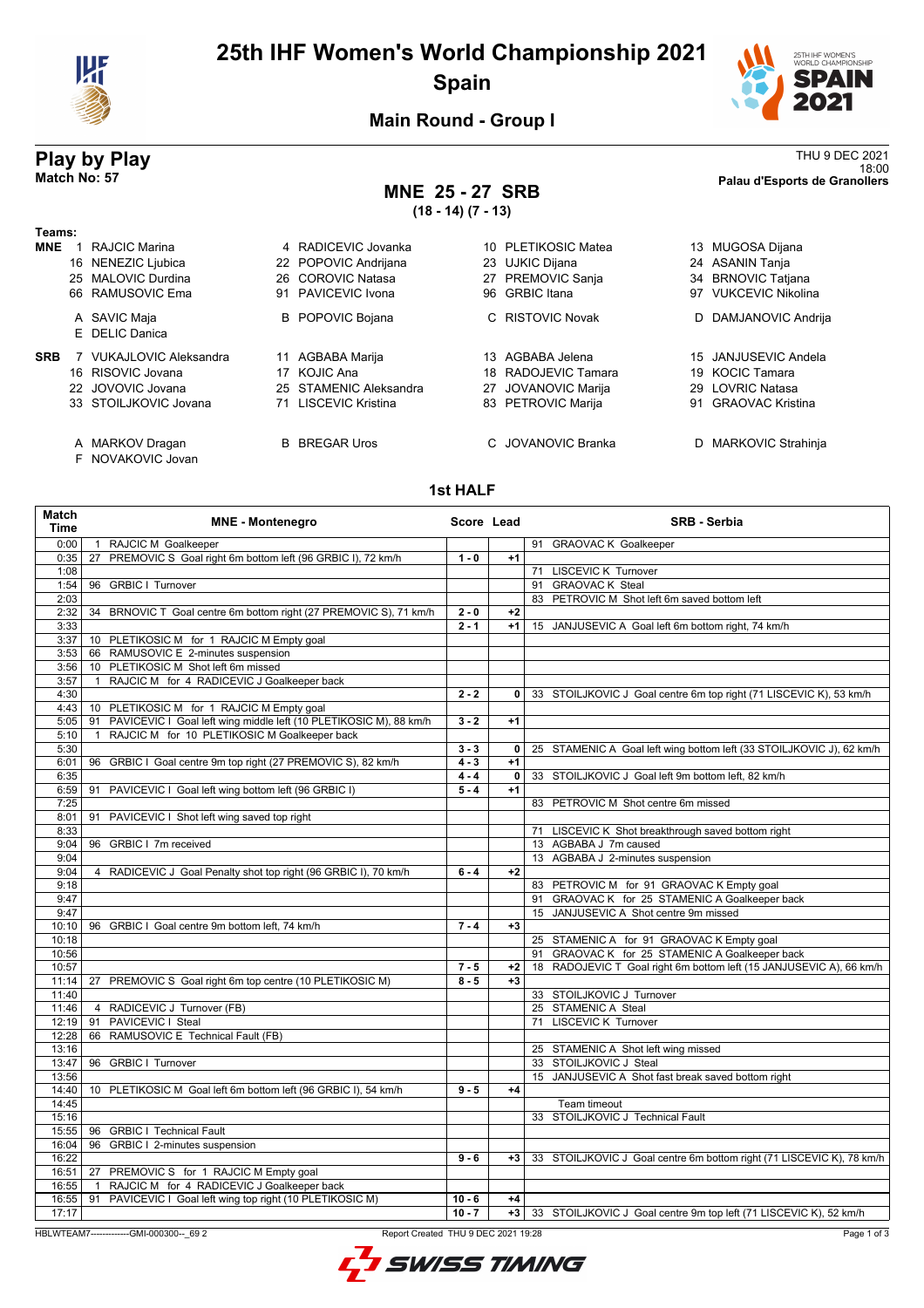



#### **Main Round - Group I**

**Play by Play**<br>Match No: 57<br>Palau d'Esports de Granollers 18:00 **Match No: 57 Palau d'Esports de Granollers**

#### **MNE 25 - 27 SRB (18 - 14) (7 - 13)**

#### **1st HALF**

| 17:36<br>66 RAMUSOVIC E for 1 RAJCIC M Empty goal<br>PLETIKOSIC M Shot left 9m post<br>17:53<br>10 <sup>1</sup><br>17:55<br>16 RISOVIC J for 91 GRAOVAC K Goalkeeper Substitution<br>17:55<br>RAJCIC M for 4 RADICEVIC J Goalkeeper back<br>$\overline{1}$<br>18:01<br>$10 - 8$<br>16 RISOVIC J Goal empty goal bottom centre, 84 km/h<br>$+2$<br>33 STOILJKOVIC J 7m caused<br>34 BRNOVIC T 7m received<br>18:40<br>4 RADICEVIC J Goal Penalty shot middle left (34 BRNOVIC T)<br>$11 - 8$<br>18:49<br>$+3$<br>4 RADICEVIC J Steal<br>15 JANJUSEVIC A Turnover<br>19:26<br>4 RADICEVIC J Goal fast break top left, 61 km/h<br>19:30<br>$12 - 8$<br>$+4$<br>19:30<br>C JOVANOVIC B Warning (yellow card) bench punishment<br>71 LISCEVIC K Goal centre 6m bottom left<br>19:48<br>$12 - 9$<br>$+3$<br>$13 - 9$<br>$+4$<br>20:24<br>4 RADICEVIC J Goal right wing top left (27 PREMOVIC S)<br>20:48<br>$13 - 10$<br>$+3$<br>25 STAMENIC A Goal left wing bottom left (33 STOILJKOVIC J), 60 km/h<br>16 NENEZIC L for 1 RAJCIC M Goalkeeper Substitution<br>21:04<br>4 RADICEVIC J Shot right wing saved middle left<br>21:25<br>21:37<br>34 BRNOVIC T 2-minutes suspension<br>21:50<br>$13 - 11$<br>29 LOVRIC N Goal right wing top right (71 LISCEVIC K)<br>+2<br>PREMOVIC S for 16 NENEZIC L Empty goal<br>22:04<br>27<br>16 NENEZIC L for 4 RADICEVIC J Goalkeeper back<br>22:28<br>96 GRBIC I Goal left 6m bottom right<br>$14 - 11$<br>22:29<br>$+3$<br>23:10<br>25 STAMENIC A Shot left 6m post<br>23:21<br>27<br>PREMOVIC S for 16 NENEZIC L Empty goal | Match<br><b>Time</b> | <b>MNE</b> - Montenegro                          | Score Lead | <b>SRB - Serbia</b> |
|---------------------------------------------------------------------------------------------------------------------------------------------------------------------------------------------------------------------------------------------------------------------------------------------------------------------------------------------------------------------------------------------------------------------------------------------------------------------------------------------------------------------------------------------------------------------------------------------------------------------------------------------------------------------------------------------------------------------------------------------------------------------------------------------------------------------------------------------------------------------------------------------------------------------------------------------------------------------------------------------------------------------------------------------------------------------------------------------------------------------------------------------------------------------------------------------------------------------------------------------------------------------------------------------------------------------------------------------------------------------------------------------------------------------------------------------------------------------------------------------------------------------------------------------------------------|----------------------|--------------------------------------------------|------------|---------------------|
|                                                                                                                                                                                                                                                                                                                                                                                                                                                                                                                                                                                                                                                                                                                                                                                                                                                                                                                                                                                                                                                                                                                                                                                                                                                                                                                                                                                                                                                                                                                                                               |                      |                                                  |            |                     |
|                                                                                                                                                                                                                                                                                                                                                                                                                                                                                                                                                                                                                                                                                                                                                                                                                                                                                                                                                                                                                                                                                                                                                                                                                                                                                                                                                                                                                                                                                                                                                               |                      |                                                  |            |                     |
|                                                                                                                                                                                                                                                                                                                                                                                                                                                                                                                                                                                                                                                                                                                                                                                                                                                                                                                                                                                                                                                                                                                                                                                                                                                                                                                                                                                                                                                                                                                                                               |                      |                                                  |            |                     |
|                                                                                                                                                                                                                                                                                                                                                                                                                                                                                                                                                                                                                                                                                                                                                                                                                                                                                                                                                                                                                                                                                                                                                                                                                                                                                                                                                                                                                                                                                                                                                               |                      |                                                  |            |                     |
|                                                                                                                                                                                                                                                                                                                                                                                                                                                                                                                                                                                                                                                                                                                                                                                                                                                                                                                                                                                                                                                                                                                                                                                                                                                                                                                                                                                                                                                                                                                                                               |                      |                                                  |            |                     |
|                                                                                                                                                                                                                                                                                                                                                                                                                                                                                                                                                                                                                                                                                                                                                                                                                                                                                                                                                                                                                                                                                                                                                                                                                                                                                                                                                                                                                                                                                                                                                               |                      |                                                  |            |                     |
|                                                                                                                                                                                                                                                                                                                                                                                                                                                                                                                                                                                                                                                                                                                                                                                                                                                                                                                                                                                                                                                                                                                                                                                                                                                                                                                                                                                                                                                                                                                                                               |                      |                                                  |            |                     |
|                                                                                                                                                                                                                                                                                                                                                                                                                                                                                                                                                                                                                                                                                                                                                                                                                                                                                                                                                                                                                                                                                                                                                                                                                                                                                                                                                                                                                                                                                                                                                               |                      |                                                  |            |                     |
|                                                                                                                                                                                                                                                                                                                                                                                                                                                                                                                                                                                                                                                                                                                                                                                                                                                                                                                                                                                                                                                                                                                                                                                                                                                                                                                                                                                                                                                                                                                                                               |                      |                                                  |            |                     |
|                                                                                                                                                                                                                                                                                                                                                                                                                                                                                                                                                                                                                                                                                                                                                                                                                                                                                                                                                                                                                                                                                                                                                                                                                                                                                                                                                                                                                                                                                                                                                               |                      |                                                  |            |                     |
|                                                                                                                                                                                                                                                                                                                                                                                                                                                                                                                                                                                                                                                                                                                                                                                                                                                                                                                                                                                                                                                                                                                                                                                                                                                                                                                                                                                                                                                                                                                                                               |                      |                                                  |            |                     |
|                                                                                                                                                                                                                                                                                                                                                                                                                                                                                                                                                                                                                                                                                                                                                                                                                                                                                                                                                                                                                                                                                                                                                                                                                                                                                                                                                                                                                                                                                                                                                               |                      |                                                  |            |                     |
|                                                                                                                                                                                                                                                                                                                                                                                                                                                                                                                                                                                                                                                                                                                                                                                                                                                                                                                                                                                                                                                                                                                                                                                                                                                                                                                                                                                                                                                                                                                                                               |                      |                                                  |            |                     |
|                                                                                                                                                                                                                                                                                                                                                                                                                                                                                                                                                                                                                                                                                                                                                                                                                                                                                                                                                                                                                                                                                                                                                                                                                                                                                                                                                                                                                                                                                                                                                               |                      |                                                  |            |                     |
|                                                                                                                                                                                                                                                                                                                                                                                                                                                                                                                                                                                                                                                                                                                                                                                                                                                                                                                                                                                                                                                                                                                                                                                                                                                                                                                                                                                                                                                                                                                                                               |                      |                                                  |            |                     |
|                                                                                                                                                                                                                                                                                                                                                                                                                                                                                                                                                                                                                                                                                                                                                                                                                                                                                                                                                                                                                                                                                                                                                                                                                                                                                                                                                                                                                                                                                                                                                               |                      |                                                  |            |                     |
|                                                                                                                                                                                                                                                                                                                                                                                                                                                                                                                                                                                                                                                                                                                                                                                                                                                                                                                                                                                                                                                                                                                                                                                                                                                                                                                                                                                                                                                                                                                                                               |                      |                                                  |            |                     |
|                                                                                                                                                                                                                                                                                                                                                                                                                                                                                                                                                                                                                                                                                                                                                                                                                                                                                                                                                                                                                                                                                                                                                                                                                                                                                                                                                                                                                                                                                                                                                               |                      |                                                  |            |                     |
|                                                                                                                                                                                                                                                                                                                                                                                                                                                                                                                                                                                                                                                                                                                                                                                                                                                                                                                                                                                                                                                                                                                                                                                                                                                                                                                                                                                                                                                                                                                                                               |                      |                                                  |            |                     |
|                                                                                                                                                                                                                                                                                                                                                                                                                                                                                                                                                                                                                                                                                                                                                                                                                                                                                                                                                                                                                                                                                                                                                                                                                                                                                                                                                                                                                                                                                                                                                               |                      |                                                  |            |                     |
|                                                                                                                                                                                                                                                                                                                                                                                                                                                                                                                                                                                                                                                                                                                                                                                                                                                                                                                                                                                                                                                                                                                                                                                                                                                                                                                                                                                                                                                                                                                                                               |                      |                                                  |            |                     |
|                                                                                                                                                                                                                                                                                                                                                                                                                                                                                                                                                                                                                                                                                                                                                                                                                                                                                                                                                                                                                                                                                                                                                                                                                                                                                                                                                                                                                                                                                                                                                               |                      |                                                  |            |                     |
|                                                                                                                                                                                                                                                                                                                                                                                                                                                                                                                                                                                                                                                                                                                                                                                                                                                                                                                                                                                                                                                                                                                                                                                                                                                                                                                                                                                                                                                                                                                                                               | 23:39                | NENEZIC L for 34 BRNOVIC T Goalkeeper back<br>16 |            |                     |
| 96 GRBIC   Technical Fault<br>23:48                                                                                                                                                                                                                                                                                                                                                                                                                                                                                                                                                                                                                                                                                                                                                                                                                                                                                                                                                                                                                                                                                                                                                                                                                                                                                                                                                                                                                                                                                                                           |                      |                                                  |            |                     |
| 23:58<br>$14 - 12$<br>33 STOILJKOVIC J Goal fast break bottom left, 81 km/h<br>$+2$                                                                                                                                                                                                                                                                                                                                                                                                                                                                                                                                                                                                                                                                                                                                                                                                                                                                                                                                                                                                                                                                                                                                                                                                                                                                                                                                                                                                                                                                           |                      |                                                  |            |                     |
| 24:03<br>Team timeout                                                                                                                                                                                                                                                                                                                                                                                                                                                                                                                                                                                                                                                                                                                                                                                                                                                                                                                                                                                                                                                                                                                                                                                                                                                                                                                                                                                                                                                                                                                                         |                      |                                                  |            |                     |
| 24:05 34 BRNOVIC T for 16 NENEZIC L Empty goal                                                                                                                                                                                                                                                                                                                                                                                                                                                                                                                                                                                                                                                                                                                                                                                                                                                                                                                                                                                                                                                                                                                                                                                                                                                                                                                                                                                                                                                                                                                |                      |                                                  |            |                     |
| PAVICEVIC I Goal left wing top right (27 PREMOVIC S)<br>24:28<br>$15 - 12$<br>91<br>$+3$                                                                                                                                                                                                                                                                                                                                                                                                                                                                                                                                                                                                                                                                                                                                                                                                                                                                                                                                                                                                                                                                                                                                                                                                                                                                                                                                                                                                                                                                      |                      |                                                  |            |                     |
| 16 NENEZIC L for 96 GRBIC I Goalkeeper back<br>24:31                                                                                                                                                                                                                                                                                                                                                                                                                                                                                                                                                                                                                                                                                                                                                                                                                                                                                                                                                                                                                                                                                                                                                                                                                                                                                                                                                                                                                                                                                                          |                      |                                                  |            |                     |
| 96 GRBIC I 7m caused<br>25:27<br>18 RADOJEVIC T 7m received                                                                                                                                                                                                                                                                                                                                                                                                                                                                                                                                                                                                                                                                                                                                                                                                                                                                                                                                                                                                                                                                                                                                                                                                                                                                                                                                                                                                                                                                                                   |                      |                                                  |            |                     |
| 25:38<br>$15 - 13$<br>18 RADOJEVIC T Goal Penalty shot bottom left, 74 km/h<br>$+2$                                                                                                                                                                                                                                                                                                                                                                                                                                                                                                                                                                                                                                                                                                                                                                                                                                                                                                                                                                                                                                                                                                                                                                                                                                                                                                                                                                                                                                                                           |                      |                                                  |            |                     |
| 11 AGBABA M 7m caused<br>34 BRNOVIC T 7m received<br>26:20                                                                                                                                                                                                                                                                                                                                                                                                                                                                                                                                                                                                                                                                                                                                                                                                                                                                                                                                                                                                                                                                                                                                                                                                                                                                                                                                                                                                                                                                                                    |                      |                                                  |            |                     |
| 26:33<br>RADICEVIC J Goal Penalty shot bottom right (34 BRNOVIC T), 85 km/h<br>$+3$<br>$16 - 13$<br>$\overline{4}$                                                                                                                                                                                                                                                                                                                                                                                                                                                                                                                                                                                                                                                                                                                                                                                                                                                                                                                                                                                                                                                                                                                                                                                                                                                                                                                                                                                                                                            |                      |                                                  |            |                     |
| 27:02<br>33 STOILJKOVIC J Turnover                                                                                                                                                                                                                                                                                                                                                                                                                                                                                                                                                                                                                                                                                                                                                                                                                                                                                                                                                                                                                                                                                                                                                                                                                                                                                                                                                                                                                                                                                                                            |                      |                                                  |            |                     |
| 27:08<br>97 VUKCEVIC N Shot fast break post                                                                                                                                                                                                                                                                                                                                                                                                                                                                                                                                                                                                                                                                                                                                                                                                                                                                                                                                                                                                                                                                                                                                                                                                                                                                                                                                                                                                                                                                                                                   |                      |                                                  |            |                     |
| 27:43<br>29 LOVRIC N Shot right wing post                                                                                                                                                                                                                                                                                                                                                                                                                                                                                                                                                                                                                                                                                                                                                                                                                                                                                                                                                                                                                                                                                                                                                                                                                                                                                                                                                                                                                                                                                                                     |                      |                                                  |            |                     |
| $17 - 13$<br>$28:18$ 91<br>PAVICEVIC I Goal left wing bottom right (96 GRBIC I), 68 km/h<br>$+4$                                                                                                                                                                                                                                                                                                                                                                                                                                                                                                                                                                                                                                                                                                                                                                                                                                                                                                                                                                                                                                                                                                                                                                                                                                                                                                                                                                                                                                                              |                      |                                                  |            |                     |
| VUKCEVIC N 2-minutes suspension<br>29:00<br>97                                                                                                                                                                                                                                                                                                                                                                                                                                                                                                                                                                                                                                                                                                                                                                                                                                                                                                                                                                                                                                                                                                                                                                                                                                                                                                                                                                                                                                                                                                                |                      |                                                  |            |                     |
| 29:18<br>$17 - 14$<br>18 RADOJEVIC T Goal right 6m top left (71 LISCEVIC K), 79 km/h<br>$+3$                                                                                                                                                                                                                                                                                                                                                                                                                                                                                                                                                                                                                                                                                                                                                                                                                                                                                                                                                                                                                                                                                                                                                                                                                                                                                                                                                                                                                                                                  |                      |                                                  |            |                     |
| 27 PREMOVIC S for 16 NENEZIC L Empty goal<br>29:29                                                                                                                                                                                                                                                                                                                                                                                                                                                                                                                                                                                                                                                                                                                                                                                                                                                                                                                                                                                                                                                                                                                                                                                                                                                                                                                                                                                                                                                                                                            |                      |                                                  |            |                     |
| 4 RADICEVIC J Goal right wing top left (96 GRBIC I)<br>29:54<br>$18 - 14$<br>$+4$                                                                                                                                                                                                                                                                                                                                                                                                                                                                                                                                                                                                                                                                                                                                                                                                                                                                                                                                                                                                                                                                                                                                                                                                                                                                                                                                                                                                                                                                             |                      |                                                  |            |                     |
| 16 NENEZIC L for 10 PLETIKOSIC M Goalkeeper back<br>29:58                                                                                                                                                                                                                                                                                                                                                                                                                                                                                                                                                                                                                                                                                                                                                                                                                                                                                                                                                                                                                                                                                                                                                                                                                                                                                                                                                                                                                                                                                                     |                      |                                                  |            |                     |

#### **2nd HALF**

| <b>Match</b><br>Time | <b>MNE - Montenegro</b>                                                         | Score Lead |      | <b>SRB - Serbia</b>                                                   |
|----------------------|---------------------------------------------------------------------------------|------------|------|-----------------------------------------------------------------------|
| 30:00                | RAJCIC M Goalkeeper                                                             |            |      | 16 RISOVIC J Goalkeeper                                               |
| 30:35                |                                                                                 |            |      | 29 LOVRIC N Turnover                                                  |
| 30:42                | PLETIKOSIC M for 1 RAJCIC M Empty goal<br>10                                    |            |      |                                                                       |
| 31:03                | RAJCIC M for 97 VUKCEVIC N Goalkeeper back                                      |            |      |                                                                       |
| 31:19                | GRBIC I Shot centre 9m blocked<br>96                                            |            |      | 83 PETROVIC M Block                                                   |
| 31:35                |                                                                                 | $18 - 15$  | $+3$ | 18 RADOJEVIC T Goal centre 6m bottom right (15 JANJUSEVIC A), 79 km/h |
| 32:10                | PREMOVIC S Shot right 6m saved bottom left<br>27                                |            |      |                                                                       |
| 32:38                | BRNOVIC T Shot centre 6m saved bottom left<br>34                                |            |      |                                                                       |
| 32:47                |                                                                                 |            |      | 33 STOILJKOVIC J Technical Fault (FB)                                 |
| 33:27                | RADICEVIC J Goal right wing top left (27 PREMOVIC S)                            | $19 - 15$  | $+4$ |                                                                       |
| 33:55                |                                                                                 |            |      | 33 STOILJKOVIC J Shot left 6m saved bottom right                      |
| 34:30                | <b>PREMOVIC S Turnover</b><br>27                                                |            |      |                                                                       |
| 34:41                | BRNOVIC T 7m caused<br>34                                                       |            |      | 71 LISCEVIC K 7m received                                             |
| 34:47                |                                                                                 | $19 - 16$  | $+3$ | 18 RADOJEVIC T Goal Penalty shot bottom left (71 LISCEVIC K), 78 km/h |
| 35:35                | 27<br>PREMOVIC S Shot centre 9m saved bottom left                               |            |      |                                                                       |
| 36:06                |                                                                                 | $19 - 17$  | +2   | 18 RADOJEVIC T Goal breakthrough middle left, 90 km/h                 |
| 36:52                | GRBIC I Goal centre 9m top left (34 BRNOVIC T), 67 km/h<br>96                   | $20 - 17$  | $+3$ |                                                                       |
| 37:04                | BRNOVIC T 2-minutes suspension<br>34                                            |            |      |                                                                       |
| 37:42                |                                                                                 | $20 - 18$  | $+2$ | 18 RADOJEVIC T Goal centre 6m middle right, 84 km/h                   |
| 38:26                |                                                                                 |            |      | 27 JOVANOVIC M Disqualification (red card-direct)                     |
| 38:26                | GRBIC I 7m received<br>96                                                       |            |      | 27 JOVANOVIC M 7m caused                                              |
| 38:35                | RADICEVIC J Goal Penalty shot top centre (96 GRBIC I)<br>4                      | $21 - 18$  | $+3$ |                                                                       |
|                      | HBLWTEAM7--------------GMI-000300-- 69 2<br>Report Created THU 9 DEC 2021 19:28 |            |      | Page 2 of 3                                                           |